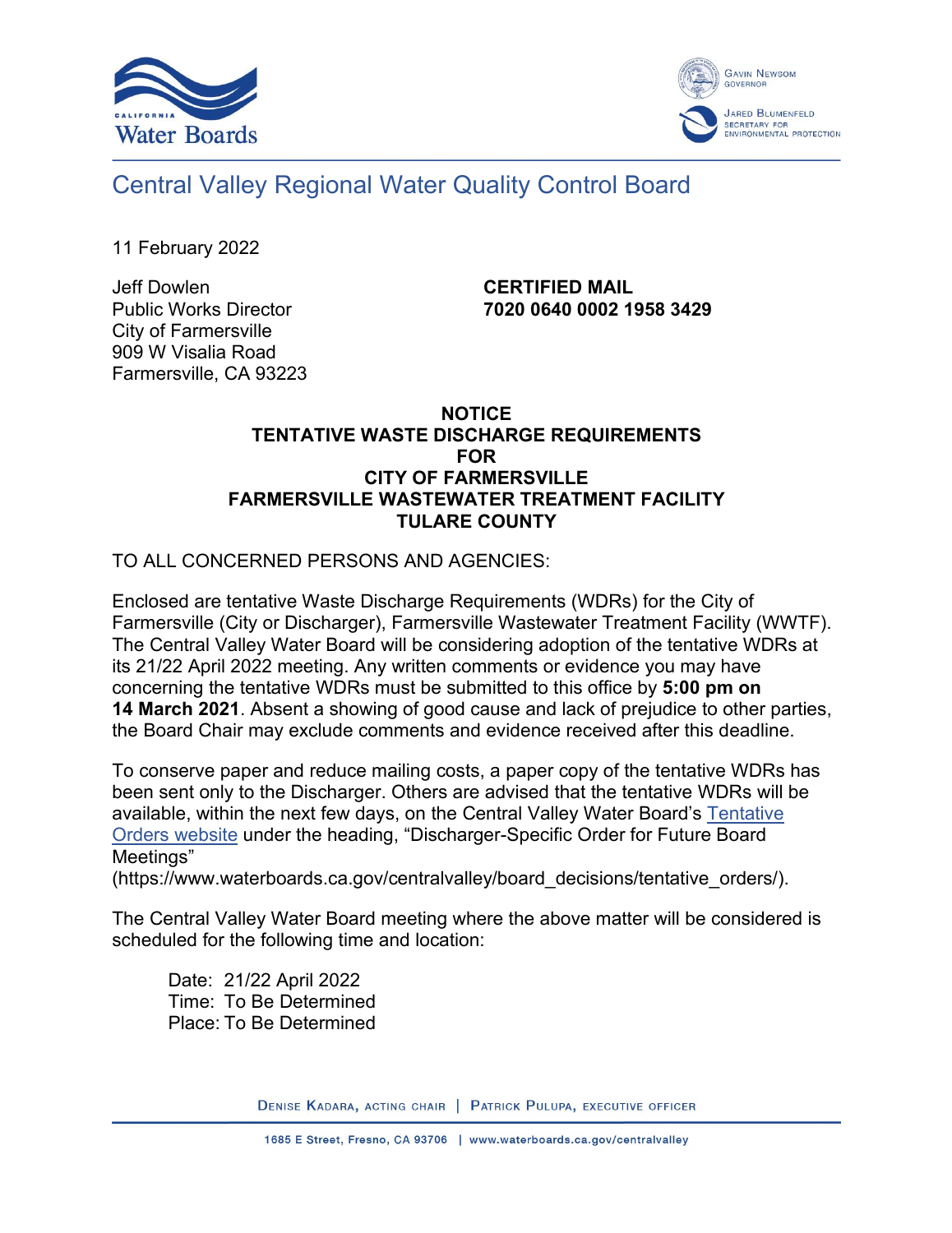Jeff Dowlen, Public Works Director - 2 - 11 February 2022 City of Farmersville Farmersville WWTF

Persons wishing to make non-evidentiary policy statements at the Board meeting (such statements will generally be limited to 3 minutes) are not required to submit written comments, but the Board appreciates receiving those comments in writing by the due date listed above so that they may be included in the packages that the Board members will receive ahead of the meeting.

This public meeting may take place either in-person or via video and teleconference, and/or any combination of the two. Any person wishing to obtain information about changes to date, time, location, or format of the meeting should visit the [Board's website](https://www.waterboards.ca.gov/centralvalley/board_info/meetings) (https://www.waterboards.ca.gov/centralvalley/board\_info/meetings)

Please email any comments to [centralvalleyfresno@waterboards.ca.gov](mailto:centralvalleyfresno@waterboards.ca.gov) and copy [denise.soria@waterboards.ca.gov.](mailto:denise.soria@waterboards.ca.gov) In the subject line of the email please include "Farmersville WWTF, Tentative WDRs Comments" and address the email to Denise Soria.

If you have any questions regarding the tentative WDRs, or if you do not have Internet access and wish to request a paper copy, please contact Denise Soria at (559) 444-2488 or by email at [dsoria@waterboards.ca.gov](mailto:dsoria@waterboards.ca.gov).

## *Original signed by***:**

SCOTT J. HATTON

Supervising Engineer

- Attachment: Native American Heritage Commission Native American Contacts List (Tulare County)
- Enclosures: Tentative WDRs and MRP (Discharger only) Standard Provisions and Reporting Requirements (SPRRs), dated 1 March 1991 (Discharger only)

(see next page for cc's)